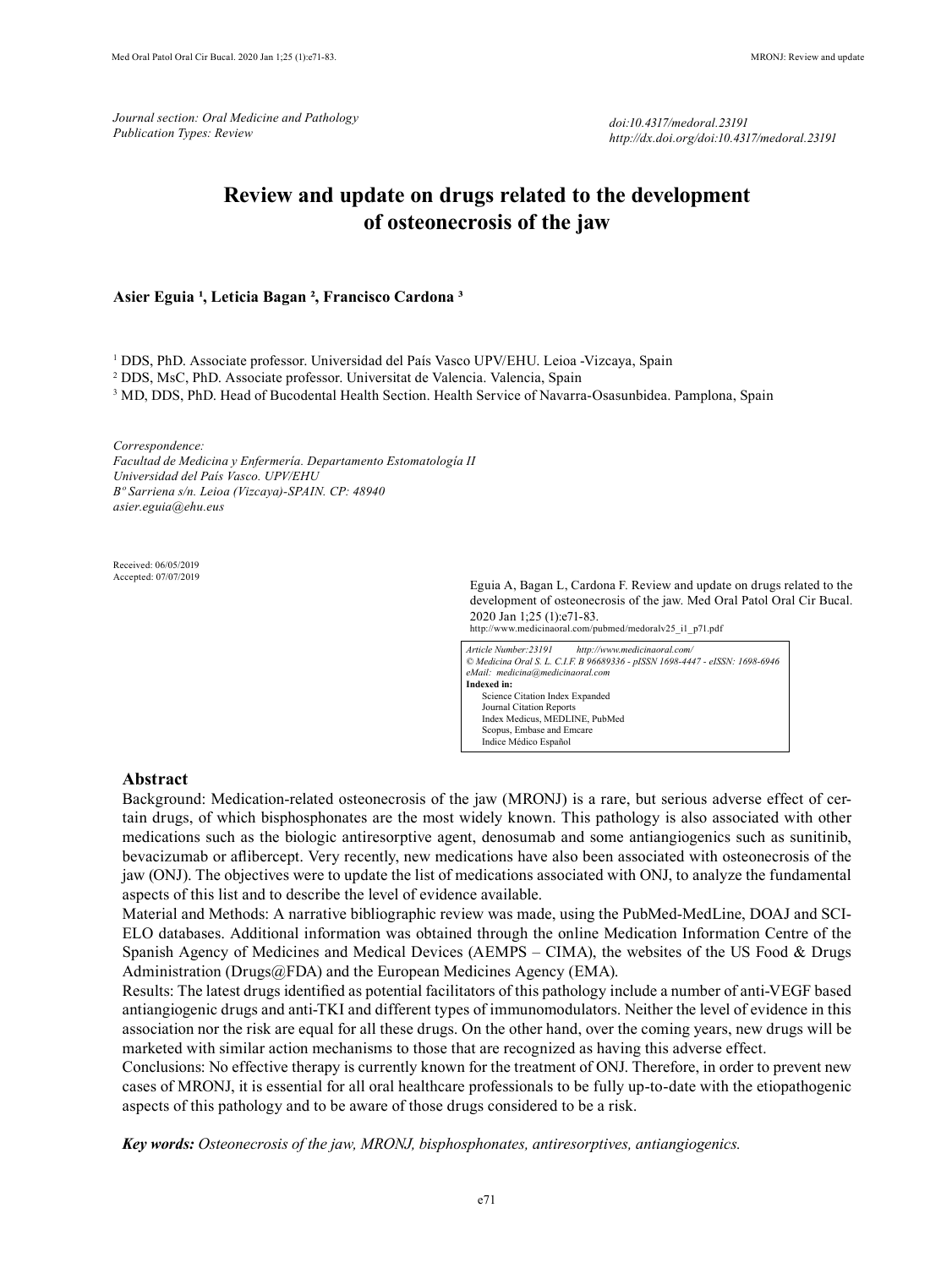٦

# **Introduction**

Osteonecrosis of the jaw (ONJ) is a rare, but serious pathology and can affect both jaws, although it is more common in the mandible. It manifests itself as one or more necrotic bone lesions, generally exposed in the oral cavity and which persist for at least 8 weeks (1-4). Numerous proposals (5-17) have been put forward with regard to the staging of ONJ as can be seen in Table 1.

**Table 1:** Osteonecrosis of the Jaw Staging Proposal by drugs.

| <u>Ruggiero <i>et al</i>.</u> | Stage 1:                                                                                                                |
|-------------------------------|-------------------------------------------------------------------------------------------------------------------------|
| 2006(5)                       | Exposure of necrotic bone which is asymptomatic.                                                                        |
|                               | Stage 2:                                                                                                                |
|                               | Exposed necrotic bone associated with pain and infection                                                                |
|                               | Stage 3:                                                                                                                |
|                               | Exposed necrotic bone in patients with pain, infection and pathological fracture, extraoral fistula or osteolysis       |
|                               | which extends to the inferior border.                                                                                   |
| McMahon et al.                | Stage 1:                                                                                                                |
| 2007(6)                       | Non-exposed / necrotic bone.                                                                                            |
|                               | Moderate and intermittent jaw pain.                                                                                     |
|                               | Dental findings /normal mucosas and X-rays                                                                              |
|                               | Gammagraphy, CT and MR reveal osteoblast activity but there is no evident infection.                                    |
|                               | Stage 2:                                                                                                                |
|                               | Non-exposed / necrotic bone.                                                                                            |
|                               | Moderate and constant jaw pain.                                                                                         |
|                               | Dental findings / normal mucosas but the X-rays reveals sclerotic changes<br>and radiotransparencies                    |
|                               | The gammagraphy, CT and MR show alterations.                                                                            |
|                               | There is no evidence of infection.                                                                                      |
|                               | Stage 3:                                                                                                                |
|                               | There is no apparent exposed / necrotic bone.                                                                           |
|                               | Severe, constant jaw pain requiring analgesic drugs.                                                                    |
|                               | Mucosal edema, erythema with severe pain of the alveolar bone.                                                          |
|                               | Dental X-ray, gammagraphy, CT and MR show alterations.                                                                  |
|                               | There may be infection, although not of dental origin.                                                                  |
|                               | Stage 4:                                                                                                                |
|                               | $\leq$ 2 cm of exposed / necrotic bone without cortical fenestration.                                                   |
|                               | Considerable, constant jaw pain requiring potent analgesic drugs.                                                       |
|                               | The mucosa surrounding the exposed bone is red and swollen.                                                             |
|                               | Swelling of the surrounding tissues, with no clear evidence of infection.                                               |
|                               | Dental XR, CT and MR show alterations.                                                                                  |
|                               | Dental pathology ruled out.                                                                                             |
|                               | Stage 5:                                                                                                                |
|                               | $>$ 2 cm of exposed / necrotic bone with or without cortical fenestration.                                              |
|                               | Severe, constant jaw pain requiring analgesic drugs.                                                                    |
|                               | The mucosa surrounding the exposed bone is red and swollen.                                                             |
|                               | Slight to moderate swelling of the peripheral tissues with or without                                                   |
|                               | purulent suppuration.                                                                                                   |
|                               | Dental XR, gammagraphy, CT and MR show alterations.                                                                     |
|                               | Dental pathology ruled out.                                                                                             |
|                               | Stage 6:                                                                                                                |
|                               | > 4 cm of exposed / necrotic bone with cortical fenestration and infection.                                             |
|                               | Severe and constant jaw pain.<br>Fetid smell, the mucosa surrounding the exposed bone is red and swollen.               |
|                               | At least one of the following: pathologic fracture, extraoral fistula, oroantral fistula or osteolysis extending to the |
|                               | inferior mandibular margin.                                                                                             |
|                               | Dental XR, bone gammagraphy with radioisotopes, CT and MR show alterations.                                             |
|                               | Dental pathology ruled out.                                                                                             |
|                               |                                                                                                                         |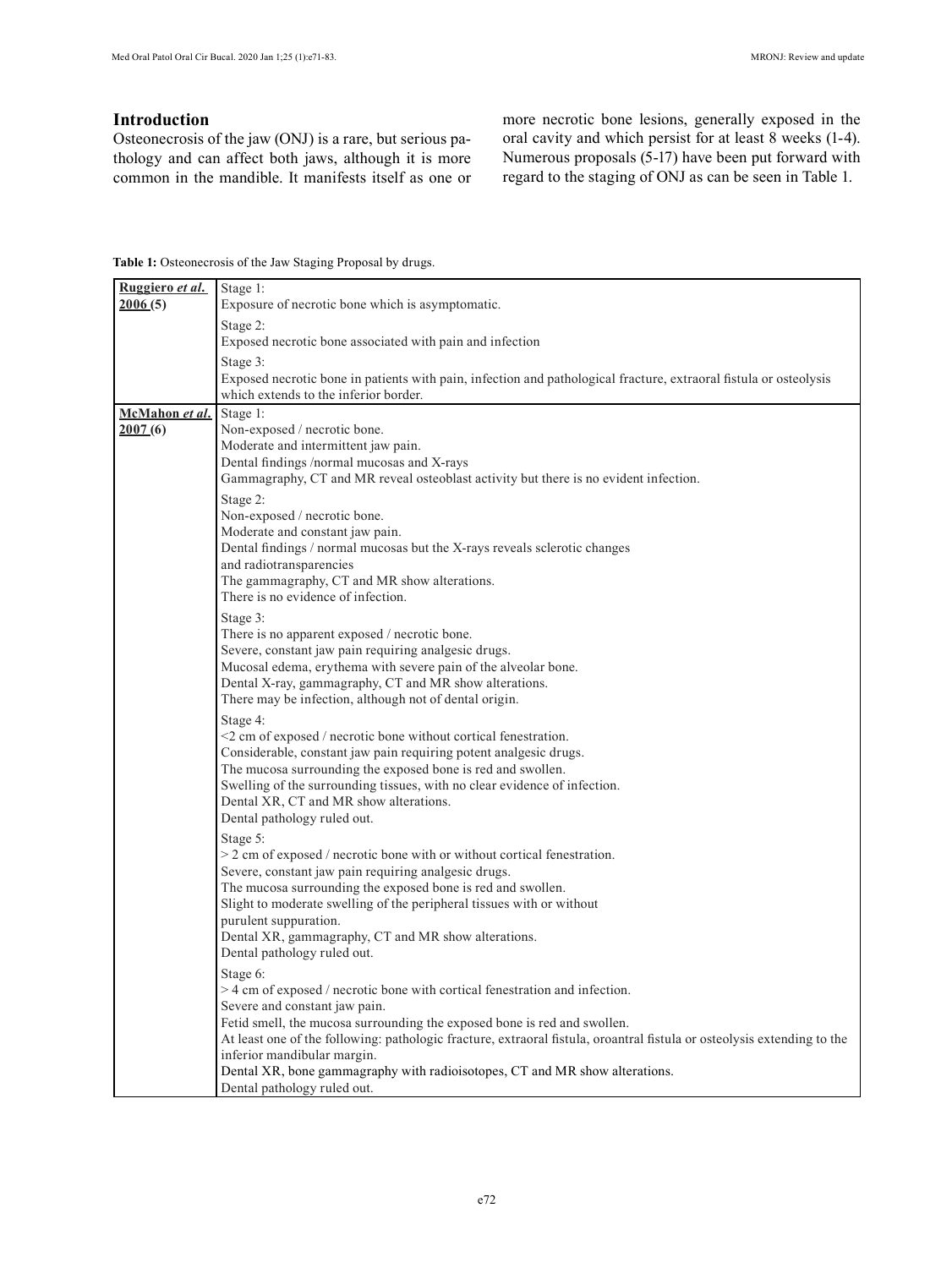**Table 1 cont.:** Osteonecrosis of the Jaw Staging Proposal by drugs.

| Ruggiero et al.            | Classification of the AAOMS (American Association of Oral and Maxillofacial Surgeons)                                                                                                                                                                                                                                                                                                                                                                                                                                                                                     |
|----------------------------|---------------------------------------------------------------------------------------------------------------------------------------------------------------------------------------------------------------------------------------------------------------------------------------------------------------------------------------------------------------------------------------------------------------------------------------------------------------------------------------------------------------------------------------------------------------------------|
| 2009(7)                    | Risk category:                                                                                                                                                                                                                                                                                                                                                                                                                                                                                                                                                            |
|                            | There is no apparent necrotic bone in patients who have been treated with intravenous or oral bisphosphonates.                                                                                                                                                                                                                                                                                                                                                                                                                                                            |
|                            | Stage 0:<br>There is no clinical evidence of necrotic bone, clinical findings or non-specific symptoms.                                                                                                                                                                                                                                                                                                                                                                                                                                                                   |
|                            | Stage 1:<br>Exposed necrotic bone in asymptomatic patients who present no evidence of infection.                                                                                                                                                                                                                                                                                                                                                                                                                                                                          |
|                            | Stage 2:<br>Exposed necrotic bone associated with infection, with pain and erythema in the exposed bone area with or with-<br>out purulent drainage.                                                                                                                                                                                                                                                                                                                                                                                                                      |
|                            | Stage 3:<br>Exposed necrotic bone in patients with pain, infection and one or more of the following: exposed necrotic bone<br>extending beyond the region of alveolar bone (that is, the lower border and ramus of mandible, the maxillary sinus<br>and maxillary zygoma)<br>Pathologic fracture, extraoral fistula, oral antral / oral nasal communication or osteolysis extending to the lower<br>border of the mandible of sinus floor.                                                                                                                                |
| Mawardi et al.             | Proposal for the modification of the 2009 AAOMS classification, introducing a new stage called 0s.                                                                                                                                                                                                                                                                                                                                                                                                                                                                        |
| 2009(8)                    | Stage 0s: "suspected ONJ"                                                                                                                                                                                                                                                                                                                                                                                                                                                                                                                                                 |
|                            | No exposed bone.                                                                                                                                                                                                                                                                                                                                                                                                                                                                                                                                                          |
|                            | Presence of fistulas, severe tooth movement, deep periodontal pockets, positive radiographic findings.                                                                                                                                                                                                                                                                                                                                                                                                                                                                    |
|                            | 2 subcategories:<br>Stage 0ss: "suspect" and symptomatic.                                                                                                                                                                                                                                                                                                                                                                                                                                                                                                                 |
|                            | Stage 0sa: "suspect" and asymptomatic.                                                                                                                                                                                                                                                                                                                                                                                                                                                                                                                                    |
| Bagán et al.               | Stage 1:                                                                                                                                                                                                                                                                                                                                                                                                                                                                                                                                                                  |
| 2009(9)                    | Presence of exposed necrotic bone or small oral fistula with no exposure of the necrotic bone. Asymptomatic.                                                                                                                                                                                                                                                                                                                                                                                                                                                              |
|                            | Stage 2a:<br>Presence of exposed necrotic bone or small oral fistula with no exposure of the necrotic bone.                                                                                                                                                                                                                                                                                                                                                                                                                                                               |
|                            | Patient with symptoms controlled by medical treatment.                                                                                                                                                                                                                                                                                                                                                                                                                                                                                                                    |
|                            | Stage 2b:                                                                                                                                                                                                                                                                                                                                                                                                                                                                                                                                                                 |
|                            | Presence of exposed necrotic bone or small oral fistula with no exposure of the necrotic bone.<br>Patient with symptoms not controlled by medical treatment.                                                                                                                                                                                                                                                                                                                                                                                                              |
|                            | Stage 3:<br>Pathologic fracture, extraoral fistula, osteolysis extending to the inferior mandibular margin.                                                                                                                                                                                                                                                                                                                                                                                                                                                               |
| Yoneda et al.              | The same specifications as the AAOMS in its 2009 classification, except:                                                                                                                                                                                                                                                                                                                                                                                                                                                                                                  |
| 2010 (10)                  | Stage 0                                                                                                                                                                                                                                                                                                                                                                                                                                                                                                                                                                   |
|                            | Includes hypoesthesia or anesthesia of the lower lip and/or deep periodontal pockets                                                                                                                                                                                                                                                                                                                                                                                                                                                                                      |
| <u>Bagán <i>et al</i>.</u> | The same stages as the classification of the AAOMS in 2009, but also:                                                                                                                                                                                                                                                                                                                                                                                                                                                                                                     |
| 2012(11)                   | Stage 3:<br>Exposed necrotic bone or oral fistula with no exposed bone, in patients with pain, infection and one or more of<br>the following: radiographic evidence of bone necrosis extending beyond the alveolar bone, pathological fracture,<br>extraoral fistula, oronasal communication, osteolysis extending to the inferior mandibular margin or sinus floor.                                                                                                                                                                                                      |
| Bedogni et al.<br>2012(12) | Stage 1 - Focal ONJ<br>Clinical signs and symptoms: bone exposure, tooth mobility, no post-extraction healing, fistula, inflammation,<br>abscess formation, trismus, important mandibular deformity and / or lip hypoesthesia.<br>CT findings: increased bone density limited to alveolar bone<br>(trabecular thickening and / or focal osteosclerosis), with or without the following signs: sclerotic and markedly<br>thickened lamina dura, persistent socket space and / or cortical disruption.<br>la. Asymptomatic<br>1b. Symptomatic (pain and purulent secretion) |
|                            | Stage 2 - Diffuse ONJ<br>Clinical signs and symptoms: the same as for stage 1.<br>CT findings: increased bone density extending to the basal layer (diffuse osteosclerosis), with or without the fol-<br>lowing signs: inferior dental nerve canal prominence, periosteal reaction, sinusitis, bone sequestration and / oro-<br>antral communication.<br>2a. Asymptomatic<br>2b. Symptomatic (pain and purulent secretion)<br>Stage 3 - Complicated ONJ                                                                                                                   |
|                            | As for stage 2, with one or more of the following:<br>Clinical signs and symptoms: extraoral fistula.<br>Mandibular stump displacement, nasal fluid drainage.<br>CT findings: osteosclerosis of adjacent bone (zygoma, hard palate), pathological mandibular fracture and / or<br>osteolysis extending to the sinus floor.                                                                                                                                                                                                                                                |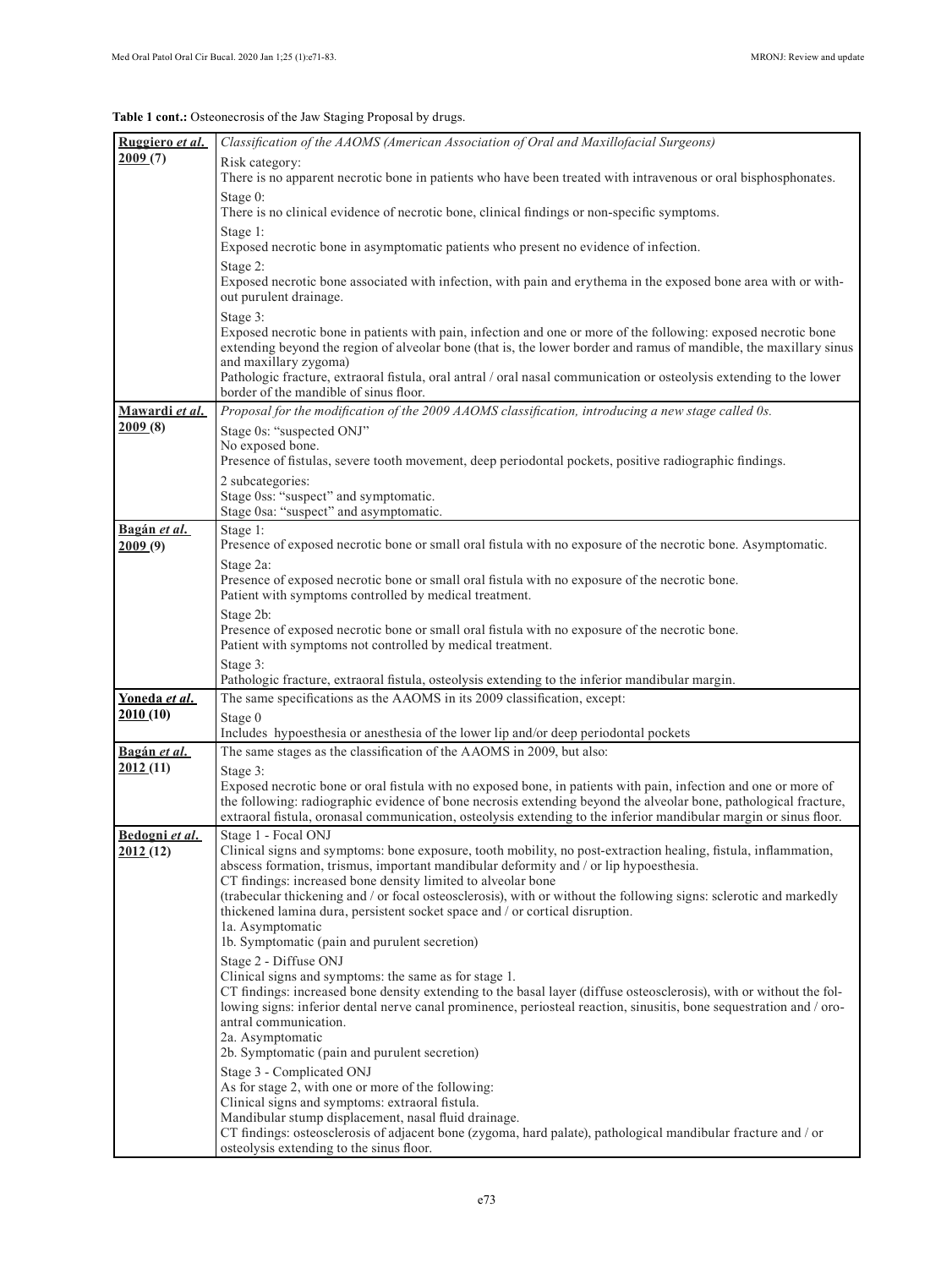**Table 1 cont.:** Osteonecrosis of the Jaw Staging Proposal by drugs.

| Patel et al.     | Modification of AAOMS 2009 classification                                                                                          |
|------------------|------------------------------------------------------------------------------------------------------------------------------------|
| 2012(13)         | No exposed bone (NE)                                                                                                               |
|                  | Asymptomatic                                                                                                                       |
|                  | Stage 1NE                                                                                                                          |
|                  | No clinical evidence of infection; radiographic findings may be present.                                                           |
|                  | Symptomatic                                                                                                                        |
|                  | Stage 2NE<br>Non-exposed necrotic bone; clinical evidence of infection, presence of intraoral sinus tracts, swelling, pain, pares- |
|                  | thesia/dysesthesia and radiographic evidence of bone necrosis.                                                                     |
|                  | Stage 3NE<br>Non-exposed necrotic bone; pain, clinical evidence of infection and symptoms as stage 2 NE, and one or more of:       |
|                  | • Radiographic evidence of necrotic bone extending beyond alveolar bone                                                            |
|                  | • Pathologic fracture                                                                                                              |
|                  | · Extraoral fistula                                                                                                                |
|                  | • Oral antral/oral nasal communication                                                                                             |
| Schiodt et al.   | • Osteolysis extending to the inferior border of the mandible or sinus floor                                                       |
| 2014(14)         | Modification of classification of AAOMS of 2009 and Patel et. al. (2012)                                                           |
|                  | Criteria for bone exposure (E-ONJ)<br>- Bone exposure                                                                              |
|                  | Asymptomatic                                                                                                                       |
|                  | Name: E-ONJ, Stage 1                                                                                                               |
|                  | - Bone exposure                                                                                                                    |
|                  | Clinical symptoms of infection                                                                                                     |
|                  | Name: E-ONJ, Stage 2                                                                                                               |
|                  | The same criteria as stage 3 of AAOMS<br>Name: E-ONJ, Stage 3                                                                      |
|                  | Criteria for no bone exposure (E-ONJ)                                                                                              |
|                  | - No bone exposure                                                                                                                 |
|                  | Asymptomatic<br>Name: NE-ONJ, Stage 1                                                                                              |
|                  | - No bone exposure                                                                                                                 |
|                  | Clinical symptoms of infection                                                                                                     |
|                  | Name: NE-ONJ, Stage 2                                                                                                              |
|                  | No bone exposure, with necrosis in patients with pain, infection, and one or more of the following:                                |
|                  | - Necrotic bone without exposure, as evidenced by imaging techniques, extending beyond the alveolar bone, that                     |
|                  | is, inferior border and ramus of the mandible, maxillary, sinus, and zygoma in the superior maxillary.                             |
|                  | - Pathologic fracture<br>- Extraoral fistula                                                                                       |
|                  | - Oral antral/oral nasal communication                                                                                             |
|                  | - Osteolysis extending to the inferior border of the mandible or sinus floor                                                       |
|                  | Name: NE-ONJ, Stage 3                                                                                                              |
| Franco et al.    | Clinical and radiological findings.                                                                                                |
| <u>2014 (15)</u> | Stage 0:                                                                                                                           |
|                  | No exposed bone, with non-specific radiographic findings, such as osteosclerosis and non-specific symptoms such                    |
|                  | as pain.                                                                                                                           |
|                  | Stage I:<br>Exposed bones and / or radiographic evidence of necrotic bone or persistent socket space $>2$ cm with or without       |
|                  | pain.                                                                                                                              |
|                  | Stage II:                                                                                                                          |
|                  | Exposed bones and / or radiographic evidence of necrotic bone, between 2-4 cm in diameter, with pain that re-                      |
|                  | sponds to NSAIDs and possible abscesses.                                                                                           |
|                  | Stage III:                                                                                                                         |
|                  | Exposed bones and / or radiographic evidence of necrotic bone, $>4$ cm in greater diameter, with intense pain that                 |
|                  | responds or does not respond to NSAIDs, abscesses, maxillary sinus fistulization, or mandibular nerve involve-                     |
|                  | ment.                                                                                                                              |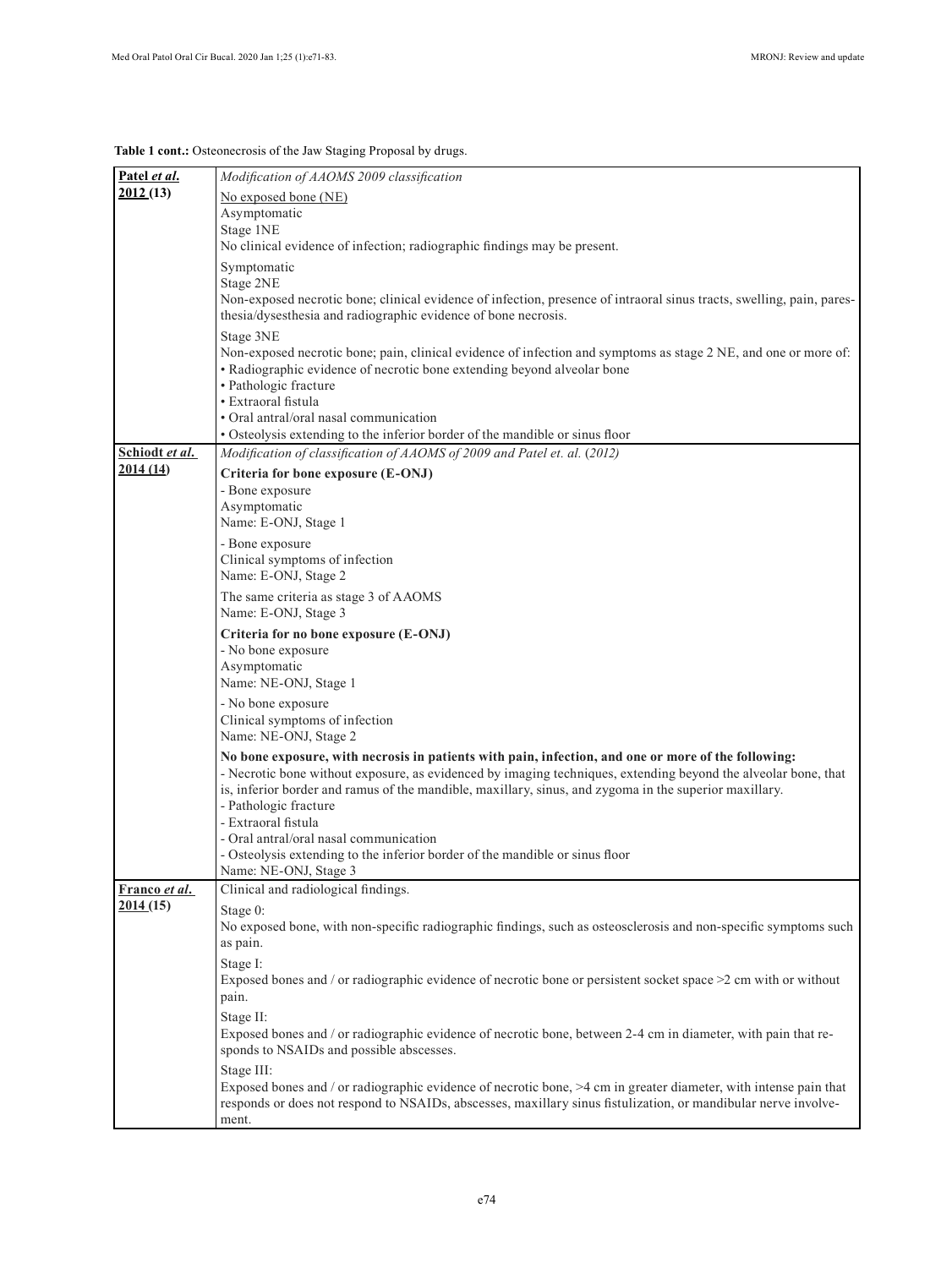#### **Table 1 cont.:** Osteonecrosis of the Jaw Staging Proposal by drugs.

| Mawardi et al. | Stage 1:                                                                                                             |
|----------------|----------------------------------------------------------------------------------------------------------------------|
| 2015(16)       | Asymptomatic, with bone exposure (stage 1E) or with no bone exposure (stage 1NE).                                    |
|                | Stage 2:                                                                                                             |
|                | Pain and infection with bone exposure (stage 2E) or with no bone exposure (stage 2NE).                               |
|                | Stage 3:                                                                                                             |
|                | Greater impact, with pain and infection with bone exposure (stage 2E) or with no bone exposure (stage 2NE).          |
|                |                                                                                                                      |
| Yoneda et al.  | Proposal by the Japanese Committee on Osteonecrosis of the jaw                                                       |
| 2017(17)       | Stage $0$ $*$                                                                                                        |
|                | Clinical symptoms: no bone exposure or bone necrosis, deep periodontal pocket, loose tooth, oral mucosal ulcer,      |
|                | swelling, abscess formation, trismus, hypoesthesia / numbness of the lower lip (Vincent's symptom), non-odonto-      |
|                | genic pain.                                                                                                          |
|                | Image findings: sclerotic alveolar bone, thickening and sclerosis of the lamina dura, remaining tooth extraction     |
|                | socket.                                                                                                              |
|                | *(Care should be taken to avoid over-diagnosis given that half the stage 0 ARONJ cases do not progress to ONJ)       |
|                | Stage 1                                                                                                              |
|                | Clinical symptoms: asymptomatic bone exposure / necrosis with no sign of infection, or fistula in which the bone     |
|                | is palpable with a probe.                                                                                            |
|                | Image findings: sclerotic alveolar bone, thickening and sclerosis of the lamina dura, remaining tooth extraction     |
|                | socket.                                                                                                              |
|                | Stage 2                                                                                                              |
|                | Clinical symptoms: bone exposure / necrosis associated with pain, infection, fistula in which the bone is palpable   |
|                | with a probe, or at least one of the following symptoms, including bone exposure / necrosis over the alveolar bone   |
|                | (for example, reaching the mandibular inferior border or mandibular ramus, or reaching the maxillary sinus or        |
|                | mandibular ramus), resulting in a pathologic fracture, extraoral fistula, nasal / maxillary sinus fistula formation, |
|                | or advanced osteolysis extending to the mandibular inferior border or maxillary sinus.                               |
|                | Stage 3                                                                                                              |
|                | Clinical symptoms: bone exposure / necrosis associated with pain, infection or at least one of the following         |
|                | symptoms, or a fistula in which bone is palpable with a probe. Bone exposure / necrosis over the alveolar bone       |
|                | (for example, reaching the mandibular inferior border or mandibular ramus, or reaching the maxillary sinus or        |
|                | mandibular ramus or the cheekbone). As a result, pathologic fracture, or extraoral fistula, nasal / maxillary sinus  |
|                | fistula formation, or advanced osteolysis extending to the mandibular inferior border or maxillary sinus             |
|                | Image findings: osteosclerosis / osteolysis of the surrounding bone, pathologic mandibular fracture and osteolysis   |
|                | extending to the maxillary sinus floor.                                                                              |

**MR**: Magnetic resonance, **CT**: Computed tomography, **XR**: X-ray, **ONJ**: Osteonecrosis of the Jaw, **NSAIDs**: non-steroidal anti-inflammatory drugs; **ARONJ**: Antiresorptive Agent-related Osteonecrosis of the Jaw.

It may be accompanied by pain, inflammation, loose teeth, erythema and suppuration. Although ONJ may occur spontaneously, in most cases it is a result of bone surgery: a tooth extraction or implant surgery, in patients who, prior to or immediately afterwards, have received pharmacological treatment with bisphosphonates, antiresorptive biologic agents or other medications detailed herein (1-4,18). Fig. 1.

ONJ has a long history, dating back to the end of the 19th century, when it was first described using the term "phossy jaw" for workers (primarily women) in match making factories. These factories used white or yellow phosphorous in the manufacture of matches, prior to the Berne convention in 1906, which limited its use. This raw material was highly toxic and contained pyrophosphate that was inhaled by the workers, leading to the appearance of ONJ as well as other serious diseases (19,20). In 2003, R.E. Marx (1) published an article in which, for the first time, the appearance of 36 cases of ONJ was associated with the use of intravenous bisphosphonates

(zoledronate and pamidronate) in patients with multiple myeloma or metastatic breast cancer. From then onwards, numerous cases of ONJ associated with the use of systemically and orally administered bisphosphonates have been published (1-4,18). Today, this relationship between bisphosphonates and ONJ is well-known, and a number of entities and associations have drafted guidelines and protocols for the prevention and treatment of this pathology (21-23).

Initially, the term BRONJ (Bisphosphonate Related OsteoNecrosis of the Jaws) was established to name this potential adverse effect (24). However, with the discovery that other medications such as the anti-RANK biologic antiresorptive agent (denosumab) (25) or the anti-VEGF antiangiogenic agent (bevacizumab) (26) and the TKI inhibitor (sunitinib) (27) could also be related to ONJ, from 2014 onwards, the term BRONJ was progressively replaced with MRONJ (Medication Related OsteoNecrosis of the Jaws) on the recommendation of the American Association of Oral and Maxillofacial Surgeons (AAOMS) (21).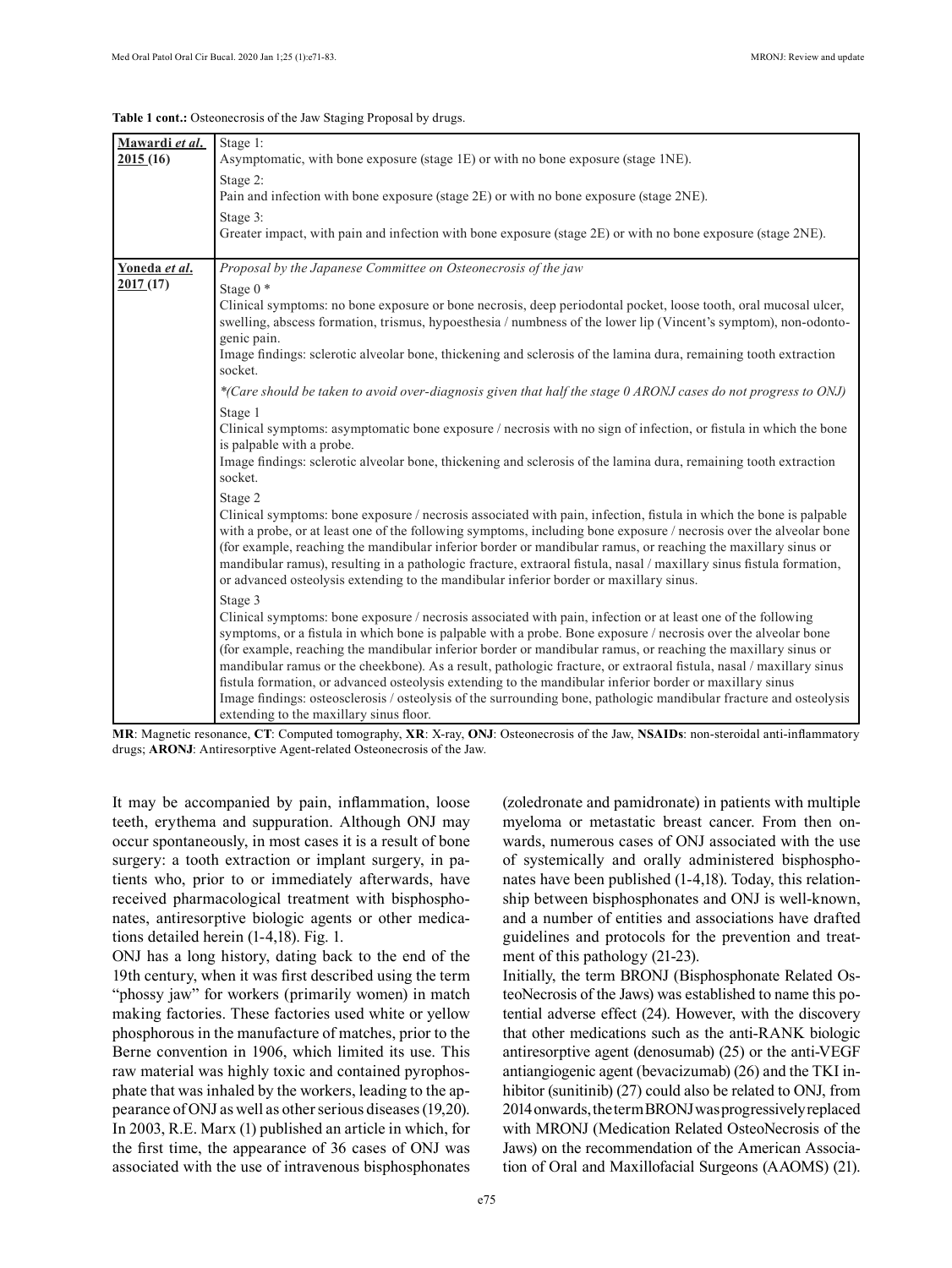

**Fig. 1:** 92-year-old woman. Treated with risedronate for five years due to spinal compression. History of tooth removal on the left side of mandible 4 months earlier. Exposed bone at the lingual side of lower left premolars, suppuration at this level (B) and a cutaneous fistula (A). C: The OPG shows extensive affected bone and mandibular fracture (not displaced).

At present, there is a growing list of drugs that could potentially cause ONJ, with varying levels of evidence. Although the risk of this serious adverse effect occurring varies considerably from one medication to another, it is also dependent on factors such as administration guidelines and dosage, length of treatment and the existence of concomitant systemic pathologies (4,18,21,22). In view of the imminent marketing of a number of biosimilar drugs and new biologic drugs, it is logical to foresee the continued growth of the list of ONJ-related drugs over the coming years.

Currently, there is no effective treatment for MRONJ (28) and therefore prevention is essential. This paper aims to review fundamental aspects of this pathology, to update the list of drugs that are potentially related to this adverse effect, and also to review the available evidence and the level of risk of the latest medications identified in the literature. The purpose is to ensure that all healthcare professionals are aware of the possibility of the occurrence of this pathology and to remind them which medications require the application of the MRONJ prevention guidelines and protocols.

## **Material and Methods**

A bibliographic review was made, using the PubMed-MedLine, DOAJ and SCIELO databases and different combinations of the terms included in the Medical Subject Headings (MeSH) of the Index Medicus/Medline: "osteonecrosis", "jaw", "Bisphosphonate-Associated Osteonecrosis of the Jaw", "antiresorptive drugs", "angiogenesis inhibitors" and "immunosuppressive agents". Additionally, to complete the search, the following terms were employed: "antiangiogenic", "drugrelated", "drug-induced", "MRONJ", "ARONJ", "ONJ", "BRONJ" and "antiresorptive". Additional information sources were also used: the CIMA application (online Medication Information Centre) of the Spanish Agency of Medicines and Medical Devices (AEMPS), the websites of the US Food & Drugs Administration (Drugs $@$ FDA) and the European Medicines Agency (EMA).

#### **Results**

The medications related to MRONJ cases in the scientific literature were classified by pharmacological groups, as indicated below:

- Bisphosphonates

Bisphosphonates are used in the treatment of some skeletal dysplasias such as osteogenesis imperfecta or Paget's disease, osteoporosis and the prevention of hypercalcemia and bone events associated with bone metastases (1-4,18). Intravenously, they are primarily used in patients suffering from solid tumor bone metastases such as breast, prostate, bladder, lung and kidney and some lymphoproliferative processes (1-4,18). By contrast, bisphosphonates are primarily orally administered to patients suffering from osteoporosis. These drugs are able to bind to the bone matrix and, once released during bone resorption, they are able to induce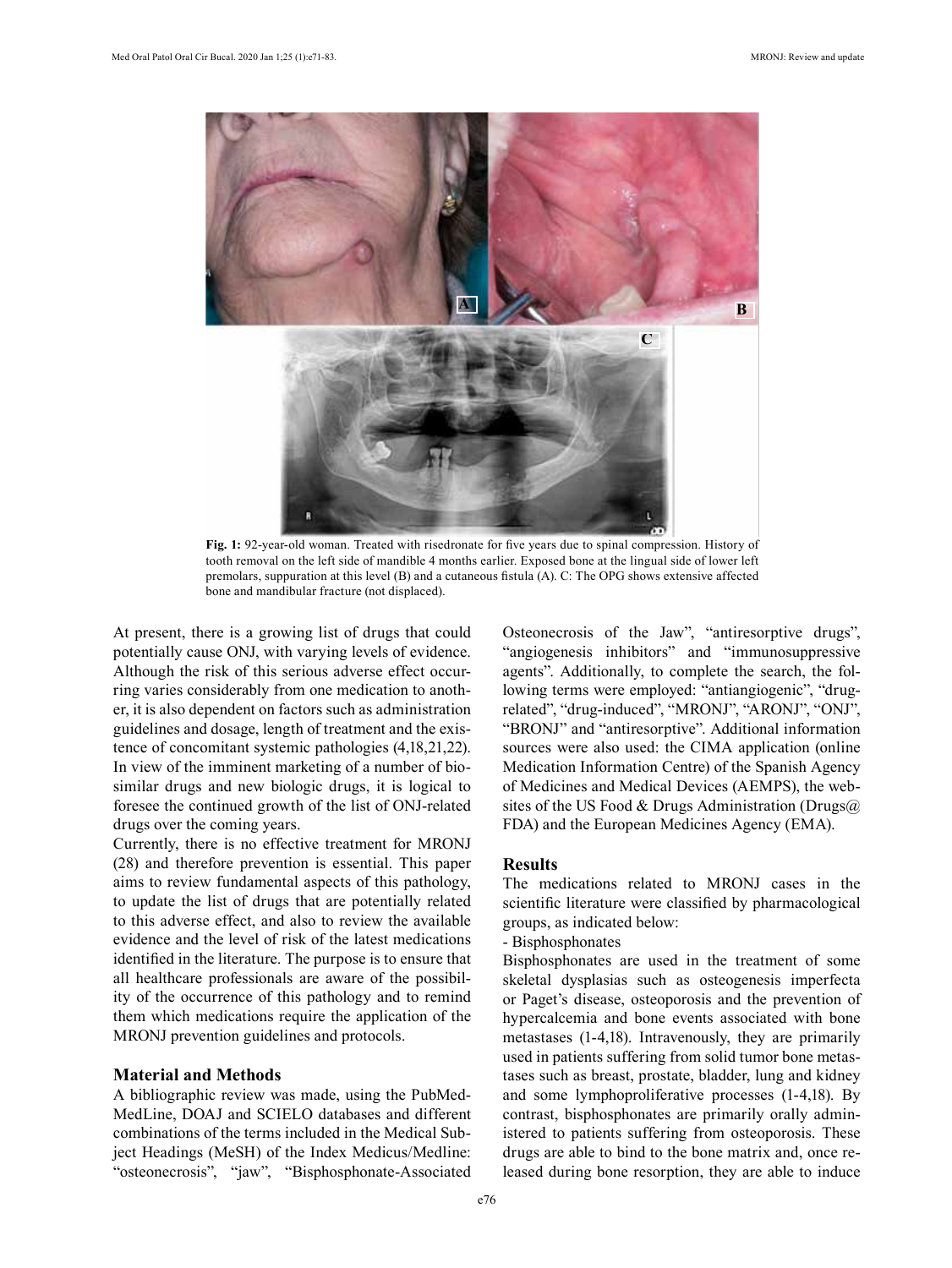the apoptosis of the osteoclasts (29). Due to this binding capacity, their effects can last for up to 10 years after treatment discontinuation (21). Although its mechanism of action is known, its relationship with the ONJ etiopathogenesis is only partially known (4,18).

The risk of ONJ in patients taking bisphosphonates depends on a number of factors, being significantly greater in: patients receiving intravenous administration, those accumulating a higher dose and for a longer period of time, those being administered corticoids concomitantly or suffering from other systemic pathologies such as diabetes or inflammatory joint pathology (4,18,21). Tobacco is probably also a negative influence, given its capacity to produce changes in the oral epithelium, to delay wound healing and to worsen the periodontal pathology (30). The relative potency of bisphosphonate is another factor that has been related to the risk of ONJ (31). "Non-nitrogenated" bisphosphonates such as etidronate and clodronate have the lowest potency and, therefore, offer a lower risk. They are principally used in rare bone dysplasias and dystrophies such as Paget's disease (31). Risedronate, ibandronate and alendronate are orally administered and are primarily used in patients with osteoporosis. Their relative potency is 10 to

100 times higher than the ones mentioned above and the prevalence of ONJ among patients is estimated at between 0.1% (10 cases/10,000) and 0.21% (21 cases/10,000), with the risk significantly increasing from the fourth year of treatment onwards (21,32). Pamidronate and zoledronate have a potency that is between 100 to 1000 times higher than the non-nitrogenated bisphosphonates and are administered intravenously, primarily in cancer patients. These are the ones at greatest risk and incidence data have been published with a variation between 0.7% and 6.7% of patients (21,33,34). In smaller prospective studies, as far as the number of patients is concerned, prevalence figures of over 23% have been published (35).

The risk of ONJ in cancer patients not treated with antiresorptives, such as those assigned to the placebo group in controlled clinical trials, varies between 0% and 0.019%. Analyzing this and other available data, it can be seen that the risk of ONJ in cancer patients treated with zoledronate is between 50 to 400 times greater than for those not receiving antiresorptives (36,37).

Table 2 shows the list of bisphosphonates currently on the market, together with their brand name and route of administration.

| Table 2: Bisphosphonates marketed in 2019. AEMPS – CIMA: Spanish Agency of Medicines and Medical Devices, Drugs@FDA: Archives of |  |  |
|----------------------------------------------------------------------------------------------------------------------------------|--|--|
| the US Food & Drugs Administration, EMA: European Medicines Agency.                                                              |  |  |

| <b>Active ingredient</b> | Route          | <b>Brand names</b>           | Other brand names                                     |
|--------------------------|----------------|------------------------------|-------------------------------------------------------|
|                          | admin.         | (CIMA-AEMPS)                 | (FDA, EMA)                                            |
| <b>Etidronate</b>        | PO             | Osteum®                      | Etidronate disodium                                   |
| (Etidronate disodium)    |                |                              | Didronel <sup>®</sup>                                 |
|                          |                |                              | Ostopor <sup>®</sup>                                  |
| <b>Clodronate</b>        | PO             | <b>Bonefos®</b>              | Clasteon®, Clodron®, Clody®, Difosfonal®, Lodronat®,  |
| (Clodronic Ac.)          |                |                              | Loron®, Lytos®, Moticlod®, Neogrand®, Niklod®, Os-    |
|                          |                |                              | tac®, Osteonorm®, Sindronat®, Traxovical®             |
| <b>Alendronate</b>       | P <sub>O</sub> | Generic: Alendronic acid     | Alendronate sodium                                    |
| (Alendronic Ac.)         |                | Fosamax®, Fosavance®,        | *Other brand names in Europe (>100):                  |
|                          |                | Binosto®, Adelan®,           | List of nationally authorized medicinal products. Ac- |
|                          |                | Adrovance®, Alendrofarm®,    | tive substance: alendronate                           |
|                          |                | Semandrol®                   | Procedure no.: PSUSA/00000078/201601                  |
|                          |                |                              | https://www.ema.europa.eu                             |
| <b>Risedronate</b>       | PO             | Generic: Risedronate         | Risedronate sodium                                    |
| (Risedronic acid)        |                | Acrel®, Actonel®, Arisocare® | Atelvia®                                              |
|                          |                |                              | *Other brand names in Europe $($ >50):                |
|                          |                |                              | List of nationally authorised medicinal products. Ac- |
|                          |                |                              | tive substance: alendronate                           |
|                          |                |                              | Procedure no.: PSUSA/00002648/201603 https://www.     |
|                          |                |                              | ema.europa.eu                                         |
| <b>Tiludronate</b>       | PO             | Skelid® (Withdrawn 2014)     | Tiludronate disodium (Withdrawn)                      |
| (Tiuldronic Ac.)         |                |                              |                                                       |
| Pamidronate              | IV             | Generic: Pamidronate         | Pamidronate disodium                                  |
| (Pamidronic Ac.)         |                |                              | Aredia®                                               |
|                          |                |                              | *Other brand names in Europe (>50):                   |
|                          |                |                              | List of nationally authorised medicinal products. Ac- |
|                          |                |                              | tive substance: alendronate                           |
|                          |                |                              | Procedure no.: PSUSA/00002269/201505 https://www.     |
|                          |                |                              | ema.europa.eu                                         |
| <b>Ibandronate</b>       | PO             | Generic: Ibandronic Ac.      | <i>Ibandronate sodium</i>                             |
| Ibandronic Ac.           |                | Abrion®, Bondronat®, Bon-    | Boniva®, Bondenza®, Bondronat®, Bonviva®, Iasibon®    |
|                          |                | viva®                        |                                                       |
| <b>Zoledronate</b>       | IV             | Generic: Zoledronic Ac.      | Zoledronic Acid                                       |
| Zoledronic Ac.           |                |                              | Zometa®. Reclast®                                     |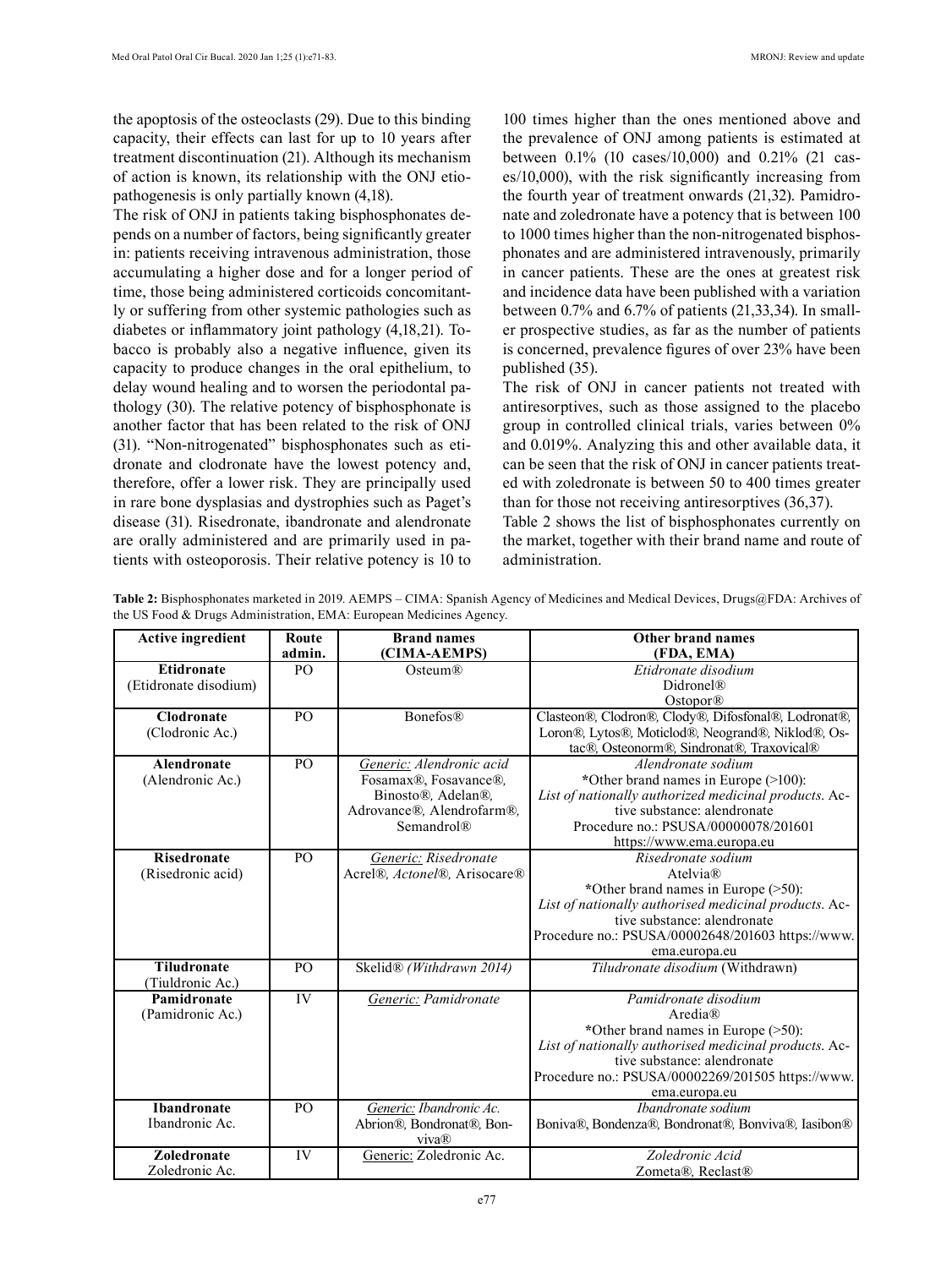#### - Biologic antiresorptives

Currently, denosumab (Prolia®, Xgeva®) is the main biologic antiresorptive associated with MRONJ (18,19,21,35). Denosumab is a humanized monoclonal IgG2 antibody that selectively binds to the ligand of the Receptor Activator of Nuclear Factor κβ (anti-RANKL) interfering in the system that regulates the bone metabolism, RANKL/RANK/OPG, emulating the biological effect of osteoprotegerin (OPG) (38). This selective blocking of the RANK ligand inhibits the activity and reduces the survival of the osteoclasts, resulting in a reduction in bone resorption and increased bone density (38). Unlike bisphosphonates, denosumab does not permanently bind to the bone matrix and, therefore, the residual effect on the remodeled bone could be minimal after 12-24 months after treatment cessation (21,38,39). However, the number of studies on the residual effects of denosumab following discontinuation are limited and with only a small number of patients (39,40).

Denosumab is suitable for the treatment of osteoporosis and the prevention of skeletal-related events (pathologic fracture, spinal cord compression, hypercalcemia) in adults with solid tumor bone metastases (28-40). In 2010, shortly after it was clinically introduced, the first cases of osteonecrosis related to its use, started to be published (25). Initially, the first cases were described for patients that had previously been administered bisphosphonates, however, subsequently, numerous cases have been described of patients that have not been treated with bisphosphonates and patients that were not given denosumab for an oncology process (38-40). The pathogenic mechanism that could facilitate the appearance of ONJ is only partially known and presents some differences of interest compared to bisphosphonates, both with regard to its antiangiogenic side effects and its immunomodulatory effects (41). In clinical terms, the lesions show no difference to those associated with bisphosphonates, however in some cases they could have a better response to treatment (40). Fig. 2.

 Today, the risk of ONJ in cancer patients under treatment with denosumab is estimated to be comparable to the risk of patients treated with zoledronate, and is estimated to be between 0.7% and 1.9% (21,28-41). With regard to patients treated for osteoporosis, the risk could be far lower, estimating it to be around 0.04% (42). - Antiangiogenics: Anti-VEGF and Anti-TKIs

Antiangiogenics are substances of a different nature, capable of inhibiting the formation of new vessels. Due to this capacity, they are principally employed in oncology, given that neoangiogenesis is an essential process for the growth of tumors and the development of metastasis in some solid tumors (43). Of the numerous group of antiangiogenic drugs, the anti-VEGF (Vascular Endothelial Growth Factor Inhibitors) and the anti-TKI (Tyrosine Kinase Inhibitors) appear to be related to a greater risk of causing MRONJ (18,19,23). The precise etiopathogenesis of the ONJ associated with antiangiogenic drugs is not well know although, logically, the inhibition of angiogenesis negatively affects the bone regeneration capacity following bone aggression, delaying remodeling, healing and even increasing susceptibility to superinfection (44,45). Furthermore, these drugs have other effects. For example, bevacizumab and other anti-VEGF can inhibit macrophage chemotaxis and osteoblast differentiation (46) and sunitinib and other anti-TKIs can inhibit osteoclast differentiation and other cells of the monocyte / macrophage system, conditioning the local response of the immune system (47).

In 2008, the first cases of ONJ were published for cancer patients under treatment with bevacizumab (26), in 2009 with sunitinib (27) and subsequently in 2016 with affibercept (48). Initially, some of the first clinical cases had previous or simultaneously received bisphosphonates and other risk medications. However, shortly afterwards, dozens of new cases started to be published for patients solely treated with these medications (4,18,44).



**Fig 2:** 50-year-old male, HIV+, in treatment for depression and osteoporosis with denosumab (Prolia) for two years. He presented to the clinic because four months ago a lower molar was extracted and it does not heal. The patient was asymptomatic. B: Detail of the OPG showing poor ossification.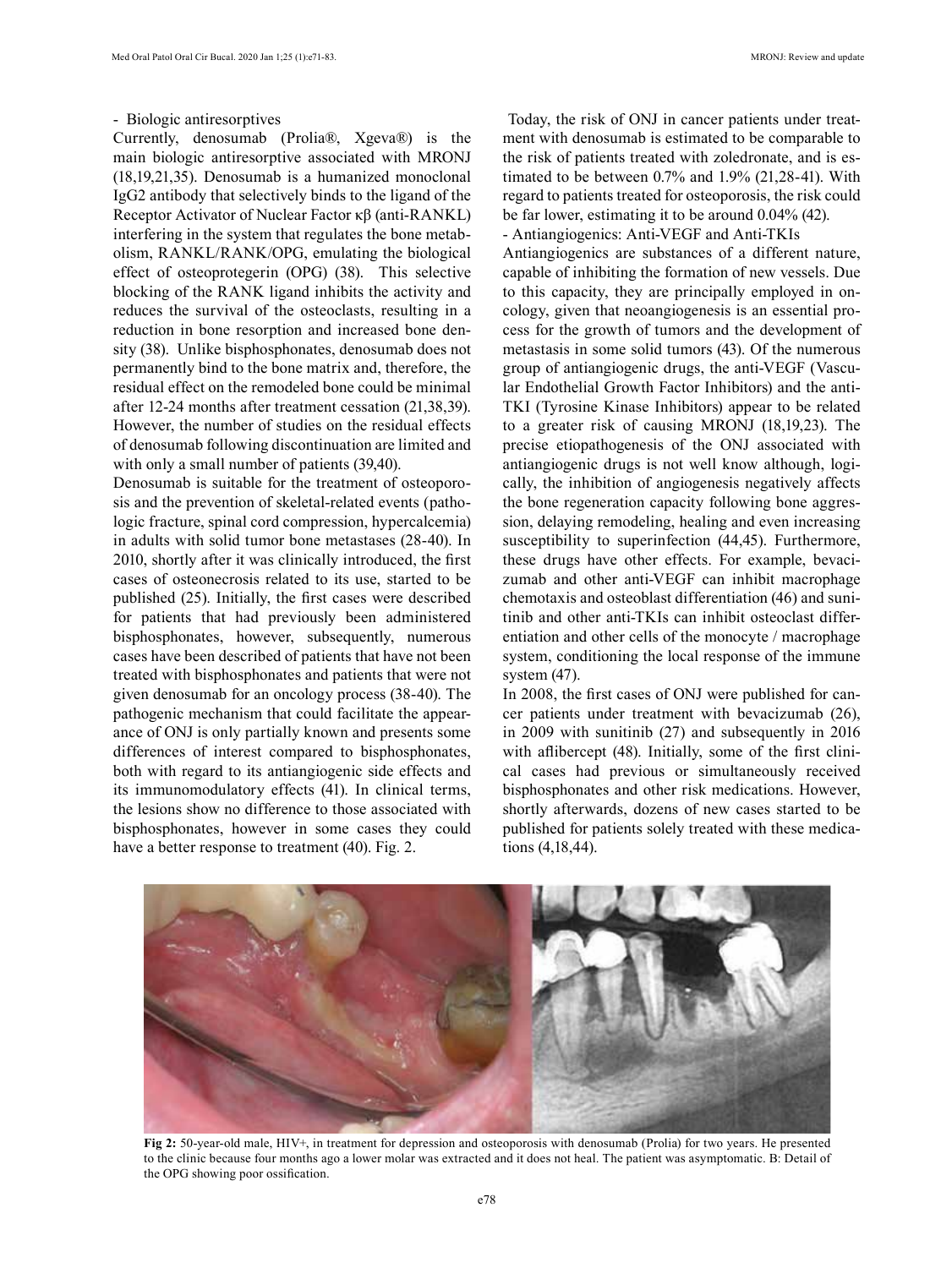The last 5 years have also seen the publication of new cases of MRONJ associated with other antiangiogenics such as Dasatinib (49,50), Erlotinib (50), Imatinib (50,51), Axitinib (52), sorafenib (53) and cabozantinib (54). Therefore, these could be considered to be risk medications for MRONJ. However, for many of these medications, it has not been possible to quantify the said risk with a certain level of evidence, neither is the etiopathogenic relationship fully known. Moreover, there is no solid evidence to determine the exact duration of the said risk following treatment discontinuation.

The ONJ cases associated with antiangiogenic drugs may appear spontaneously or following surgery and, as is the case with antiresorptives, they are also more common in the mandible. The time between the start of treatment and the appearance of ONJ is extremely variable, ranging from a few weeks to 15 months (45,49-55). Table 3 gives a list of the antiangiogenic drugs that have been related to cases of MRONJ, together with their brand name and route of administration.

#### - Biologic immunomodulators

Biologic immunomodulators are medications, generally humanized monoclonal antibodies, specifically designed to selectively bind to one of the inflammatory response mediators (56,57). Their inclusion in the battery of therapeutic products available has led to a tremendous advance in quality of life and a reduction in the severe side effects of other treatment alternatives for patients suffering from Crohn's disease, rheumatoid arthritis, ulcerative colitis, ankylosing spondylitis, or psoriatic arthritis among other diseases (56,57). As well as being indicated for this use, they are also useful in the treatment of some cancer processes. Very recently, isolated cases of ONJ have been described in the scientific literature, associated with the treatment of some of these medications such as infliximab (anti-TNF $\alpha$ ) (58), adalimumab (anti-TNF $\alpha$ ) (59,60) or rituximab (anti-CD20) (61,62).

At present, there is no solid evidence to consider these as risk medications in relation to ONJ, given that there are no data to demonstrate a statistically significant greater incidence than in other population groups. Furthermore, there is no objective risk estimation that could potentially be used, and there is little knowledge on the etiopathogenic mechanism that could cause this adverse effect. In any case, considering the possibility of new cases appearing in the future and of being able to more definitely establish this association, it would be advisable to treat these patients with prevention protocols similar to the ones used for those taking antiresorptives or antiangiogenics.

The mechanism by which these drugs could increase the risk of ONJ has not yet been established. In the case of the anti-TNF $\alpha$ , their use could produce the inhibition of the bone remodeling at the cost of an inhibition of RANKL, with apoptosis induced by activated monocytes, or they could facilitate bone colonization by certain micro-organisms as a result of local immunosuppression (58-60,63). Table 4 lists the biologic immunomodulators for which cases of ONJ have been described, their brand name and the names of biosimilar products currently on the market.

#### - Other Immunomodulators

Corticoids: The long-term use of corticoids by the systemic route increases the risk of suffering osteonecrosis or avascular necrosis (AVN) (64,65). AVN involves the death of bone tissue and its marrow due to impairment of the blood supply to the bone tissue. Its most common sites are the femur, tibia, humerus, calcaneus, or scaphoid (64,65). At an oral level, corticoids do not appear to be capable of causing MRONJ by themselves, although patients concomitantly administered bisphosphonates or denosumab could have an increased risk of developing it (21,66,67).

| <b>Active ingredient</b> | Route ad-<br>min. | <b>Action mech.</b> | <b>Brand name</b><br>(CIMA-AEMPS)         | Other brand names<br>(FDA, EMA) |
|--------------------------|-------------------|---------------------|-------------------------------------------|---------------------------------|
| Bevacizumab              | IV                | Anti-VEGF           | Avastin <sup>®</sup>                      | Mvasi®                          |
| Aflibercept              | IV                | Anti-VEGF           | Zaltrap <sup>®</sup> , Eylea <sup>®</sup> |                                 |
| Pazopanib                | PO                | Anti-VEGF           | <b>Votrient®</b>                          |                                 |
| Cabozantinib             | PO                | Anti-VEGF           | $Carbometry \&$                           | Cometriq@                       |
| Sunitinib                | PO                | Anti-TKI            | <b>Sutent®</b>                            | Sunitinib malate                |
| Axitinib                 | PO                | Anti-TKI            | Inlyta®                                   |                                 |
| Dasatinib                | PO.               | Anti-TKI            | Sprycell <sup>®</sup>                     | Dasatinib                       |
| Imatinib                 | P <sub>O</sub>    | Anti-TKI            | $\text{Glivec}(\mathbb{R})$               | Imatinib mesylate<br>Gleevec®   |
| Erlotinib                | PO                | Anti-TKI            | Tarceva®                                  | Erlotinib hydrochloride         |
| Sorafenib                | P <sub>O</sub>    | Anti-TKI            | Nexavar <sup>®</sup>                      | Sorafenib                       |

**Table 3:** Antiangiogenics cited in the text: brand names, action mechanism and route of administration.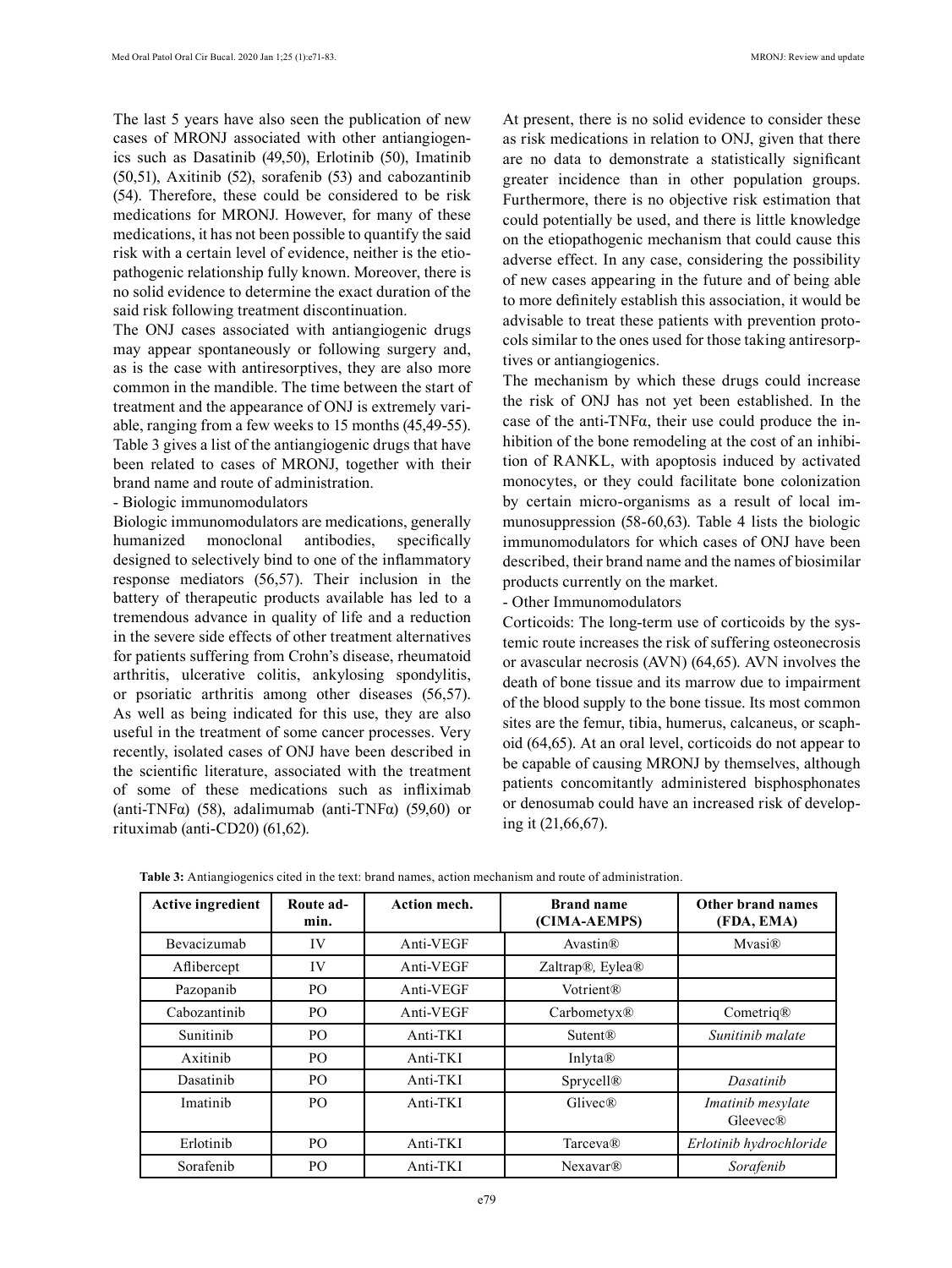| <b>Active ingredient</b> | Route<br>admin. | <b>Action Mech.</b>                                                                   | <b>Brand name</b><br>(CIMA-AEMPS) | <b>Biosimilar</b><br>(AEMPS, FDA, EMA)                                                                      |
|--------------------------|-----------------|---------------------------------------------------------------------------------------|-----------------------------------|-------------------------------------------------------------------------------------------------------------|
| Infliximab               | IV              | Anti-TNF $\alpha$                                                                     | Remicade®                         | Flixabi®, Inflectra®, Remsima®, Renflexis®,<br>Ixifi®, $Z$ essly®                                           |
| Adalimumab               | IV              | Anti-TNF $\alpha$                                                                     | Humira®                           | Amjevita®, Amgevita® Solymbic®, Imraldi®,<br>Cyltezo®, Hulio®, Hefiya®, Halimatoz®, Hyri-<br>moz®, Trudexa® |
| Rituximab                | IV              | Anti- $CD20$                                                                          | Mabthera®                         | Truxima®, Rixathon®, Riximyo®, *Ritemvia®,<br>Rituzena®,*Blitzima®, Rituxan®, Rituxan Hycela®               |
|                          |                 |                                                                                       |                                   |                                                                                                             |
| <b>Active ingredient</b> | Route<br>admin. | <b>Brand name</b><br>(CIMA-AEMPS)                                                     |                                   | Other brand names<br>(FDA,EMA)                                                                              |
| Methotrexate             | PO/IV           | Generic: Methotrexate<br>Imeth®, Metoject®, Nordimet®,<br>Bertanel®, Glofer®, Ouinux® |                                   | Methotrexate sodium<br>Folex ®, Abitrexate®, Mexate®, Otrexup Rasuvo®,<br>Trexall®, Xatmep®                 |
| Temsirolimus             | IV              | Torisel <sup>®</sup>                                                                  |                                   |                                                                                                             |
| Everolimus               | PO              | Certican®, Afinitor®, Votubia®                                                        |                                   |                                                                                                             |

**Table 4:** Immunomodulators cited in the text: brand names and route of administration.

Methotrexate: Methotrexate (MTX) is one of the key drugs used in the treatment of rheumatoid arthritis (RA) and other autoimmune disorders and inflammatory diseases (68). Furthermore, it is a cytotoxic medication that is indicated in the treatment of a number of solid tumors and haematological malignancies (68,69). The association of MTX with ONJ has some controversial aspects. Thus, in many cases described in the literature, in addition to MTX, patients had also been treated previously or concomitantly with bisphosphonates and/or corticoids (70). On the other hand, in some cases, the presence of necrotic bone could be secondary to a Methotrexate-related chronic lymphoproliferative disorder and it would therefore be arguable whether it should be considered as MRONJ, in the absence of a detailed histopathological study of the lesion (71). However, authors such as Henien *et al*. (72), have recently described cases of MRONJ in patients treated for RA with low oral doses of MTX over long periods of time, in the absence of a lymphoproliferative disorder and with no administration of other antiresorptive or antiangiogenic medications. The exact etiopathogenic mechanism of its possible association with MRONJ is unknown, although it appears to be primarily associated with its immunomodulating effects. MTX inhibits DNA synthesis, cell proliferation in the S phase cell cycle, it is cytotoxic in high doses while in low doses in inhibits T and B lymphocyte functions and proliferation, and inhibits the release of IL-1,  $TNF\alpha$  and other cytokines (73,74). However, it could also be partly related to its great capacity to inhibit osteoblast proliferation (73,74).

mTOR inhibitors: Everolimus and Temsirolimus are inhibitors of mTOR (mammalian target of rapamycin) with antiangiogenic and immunosuppressive properties (75,76). They are primarily used to prevent transplant rejection and, at higher doses, they are used in the treatment of advanced stages of breast and kidney cancer, some neuroendocrine tumors and some types of leukemia (75,76). Most of the MRONJ related to Everolimus or Temsirolimus have been described in patients simultaneously receiving bisphosphonates (77,78), denosumab (79) or other antiangiogenics (80,81). However, MRONJ cases have recently been described in patients solely treated with Everolimus (82). The MRONJ cases described in the literature and associated with the mTOR inhibitors, do not appear to have different clinical characteristics to those associated with other medications (77-82). Given the paucity of clinical cases described up to now, it is not possible to estimate the level of risk for these medications in relation to MRONJ.

Table 4 also provides a summary of the brand names of the non-biologic immunomodulators associated with MRONJ.

### - Other medications

Isolated cases of MRONJ have been described for other drugs, although it has not yet been possible to completely clarify the etiopathogenesis for this possible relationship. These drugs include ipilimumab (Yervoy®), an anti-CTLA-4 monoclonal antibody indicated for the treatment of advanced melanoma (83) or azacitidine (Vidaza®), a chemotherapy drug used in the treatment of some types of myelodysplastic syndromes and leukemia (84). At present, new investigations are required in order to ascertain whether these medications are related to a risk of MRONJ.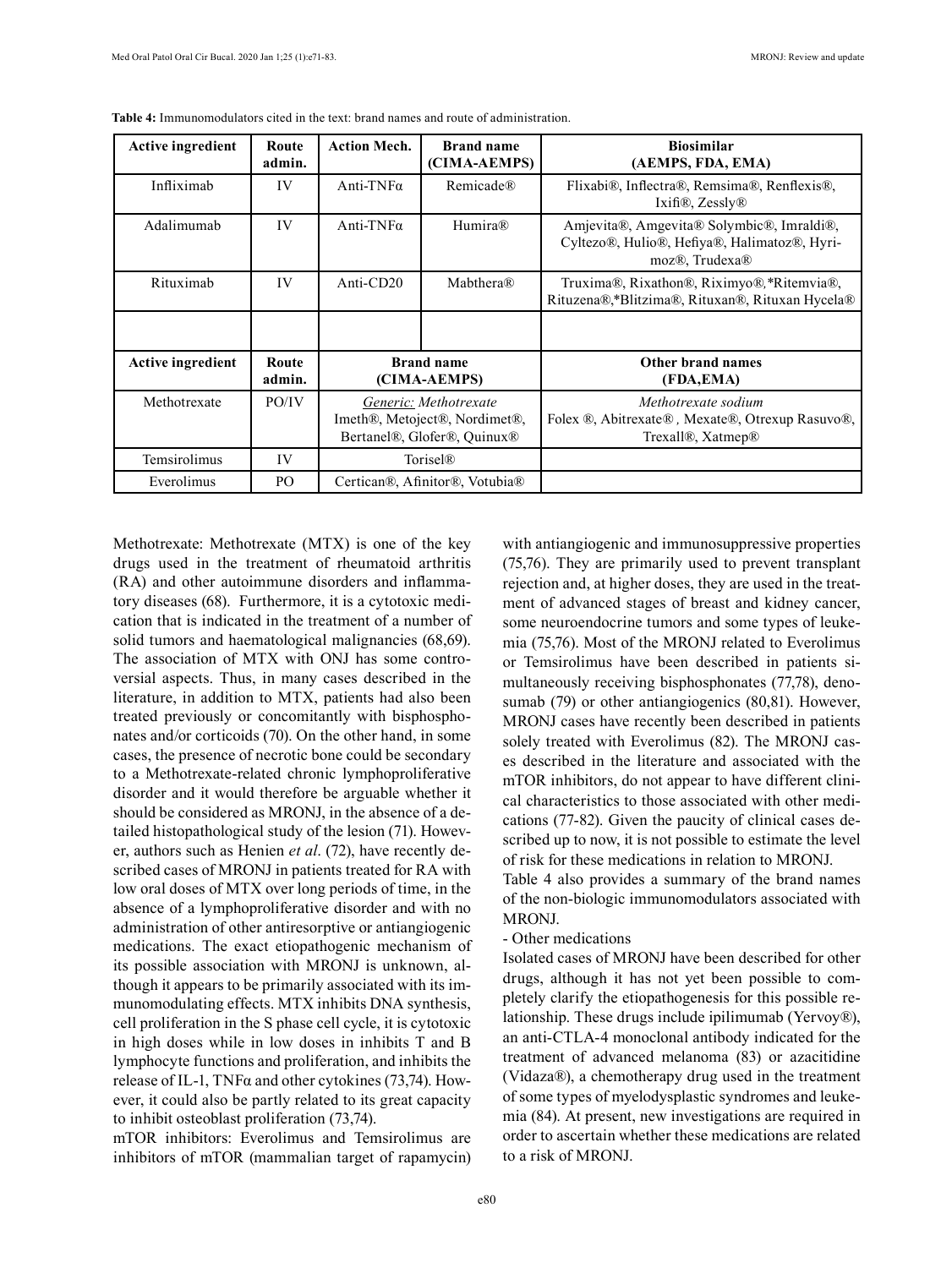# **Discussion**

15 years after the first cases were reported relating to the development of ONJ with the use of bisphosphonates, there is still no effective treatment despite the different therapeutic options available (1,21-24). Prevention is key to controlling this severe pathology, which can have an important effect on a patient's quality of life (21-23). Its prevalence is extremely variable, depending on the drug, cause, duration and prescription dose, and the existence of other concomitant pathologies. The risk is low for those patients taking bisphosphonates or denosumab orally for osteoporosis and with no administration of corticoids and not suffering from other pathologies (21-23). However, this risk increases considerably from the fourth year of treatment onwards and is far higher in those patients receiving the intravenous administration of bisphosphonates. With regard to other medications, it is difficult to do a risk estimate due to the paucity of studies with a high level of evidence.

Although MRONJ may develop spontaneously, more than 60%-70% of cases, primarily dependent on the type of medication, occur following a dental extraction, implant surgery or any other type of jaw surgery (21- 23). On occasions, even excessive pressure or a decubitus ulcer caused by removable dentures may trigger one of these lesions (21-23). Therefore, in view of the foregoing, in order to prevent MRONJ, it is essential for all healthcare professionals to have a thorough knowledge of the key clinicopathologic and etiopathogenic principles of this pathology.

Reviewing the literature, it can be observed how new drugs have been progressively added over the last few years to the list of drugs related to MRONJ, with a varying level of evidence. The patent of some biologic medications related to MRONJ has recently expired and, following approval, its biosimilar products have started to be used, although obviously to a lesser extent than the original products. Biosimilar drugs are not exact copies of the original biologic medication. However, they are designed to have the same biologic effect and, therefore, their possible adverse effects could also be very similar. Moreover, looking at the clinical trial registers such as ClinicalTrials.gov or EU Clinical Trials Registers, many more biosimilar medications related to MRONJ are already close to being marketed.

In view of the serious public health problem caused by MRONJ, it appears to be extremely important to ensure that all healthcare professionals are fully up-to-date with the complete list of risk medications, prevention protocols and consent documents prepared by the different entities and organizations in this field. Unfortunately, many of the documents available for consent, positioning and action protocols for this type of patient, are not up-to-date and do not include information on the drugs that have most recently come to be suspected of causing this side effect.

# **Conclusions**

Not only bisphosphonates are capable of inducing ONJ. A growing list of medications probably have this same side effect, with a higher or lower risk. Although a high level of evidence does not exist for these medications, it would be important, from a preventive point of view, to apply clinical protocols that are the same or similar to the ones used for patients administered bisphosphonates or denosumab. Over the next 2 to 3 years, it would be advisable to treat with particular care those patients under treatment with new biologic antiresorptives and anti-inflammatory drugs, and any other new antiangiogenic or immunosuppressant.

#### **References**

1. Marx RE. Pamidronate (Aredia) and Zoledronate (Zometa) induced avascular necrosis of the jaws: a growing epidemic. J Oral Maxillofac Surg. 2003;61:1115-7.

2. Ruggiero SL, Mehrotra B, Rosenberg TJ, Engroff SL. Osteonecrosis of the jaws associated with the use of Bisphosphonates: a review of 63 cases. J Oral Maxillofac Surg. 2004;62:527-34.

3. Bagan JV, Murillo J, Jimenez Y, Poveda R, Milian MA, Sanchis JM, et al. Cancer chemotherapy induced avascular jaw osteonecrosis: series of 10 cases. J Oral Pathol Med. 2005;34:120-3.

4. McGowan K, McGowan T, Ivanovski S. Risk factors for medication-related osteonecrosis of the jaws: A systematic review. Oral Dis. 2018;24:527-536.

5. Ruggiero SL, Fantasia J, Carlson E. Bisphosphonate-related osteonecrosis of the jaw: background and guidelines for diagnosis, staging and management. Oral Surg Oral Med Oral Pathol Oral Radiol Endod. 2006;102:433-41.

6. McMahon RE, Bouquot JE, Glueck CJ, Griep JA, Adams WR, Spolnik KJ, et al. Staging bisphosphonate-related osteonecrosis of the jaw should include early stages of disease. J Oral Maxillofac Surg. 2007;65:1899-900.

7. Ruggiero SL, Dodson TB, Assael LA, Landesberg R, Marx RE, Mehrotra B, et al. American Association of Oral and Maxillofacial Surgeons position paper on bisphosphonate-related osteonecrosis of the jaw - 2009 update. J Oral Maxillofac Surg. 2009;67:2-12.

8. Mawardi H, Treister N, Richardson P, Anderson K, Munshi N, Faiella RA, et al. Sinus tracts—an early sign of bisphosphonate associated osteonecrosis of the jaws?. J Oral Maxillofac Surg. 2009;67:593-601. 9. Bagan JV, Jimenez Y, Diaz JM, Murillo J, Sanchis JM, Poveda R, et al. Osteonecrosis of the jaws in intravenous bisphosphonate use: proposal for a modification of the clinical classification. Oral Oncol. 2009;45:645-6.

10. Yoneda T, Hagino H, Sugimoto T, Ohta H, Takahashi S, Soen S, et al. Bisphosphonate-related osteonecrosis of the jaw: position paper from the Allied Task Force Committee of Japanese Society for Bone and Mineral Research, Japan Osteoporosis Society, Japanese Society of Periodontology, Japanese Society for Oral and Maxillofacial Radiology, and Japanese Society of Oral and Maxillofacial Surgeons. J Bone Miner Metab. 2010;28:365-83.

11. Bagan JV, Hens-Aumente E, Leopoldo-Rodado M, Poveda-Roda R, Bagan L. Bisphosphonate-related osteonecrosis of the jaws: study of the staging system in a series of clinical cases. Oral Oncol. 2012;48:753-7.

12. Bedogni A, Fusco V, Agrillo A, Campisi G. Learning from experience. Proposal of a refined definition and staging system for bisphosphonate-related osteonecrosis of the jaw (BRONJ). Oral Dis. 2012;18:621-3.

13. Patel S, Choyee S, Uyanne J, Nguyen AL, Lee P, Sedghizadeh PP, et al. Non-exposed bisphosphonate-related osteonecrosis of the jaw: a critical assessment of current definition, staging, and treatment guidelines. Oral Dis. 2012;18:625-32.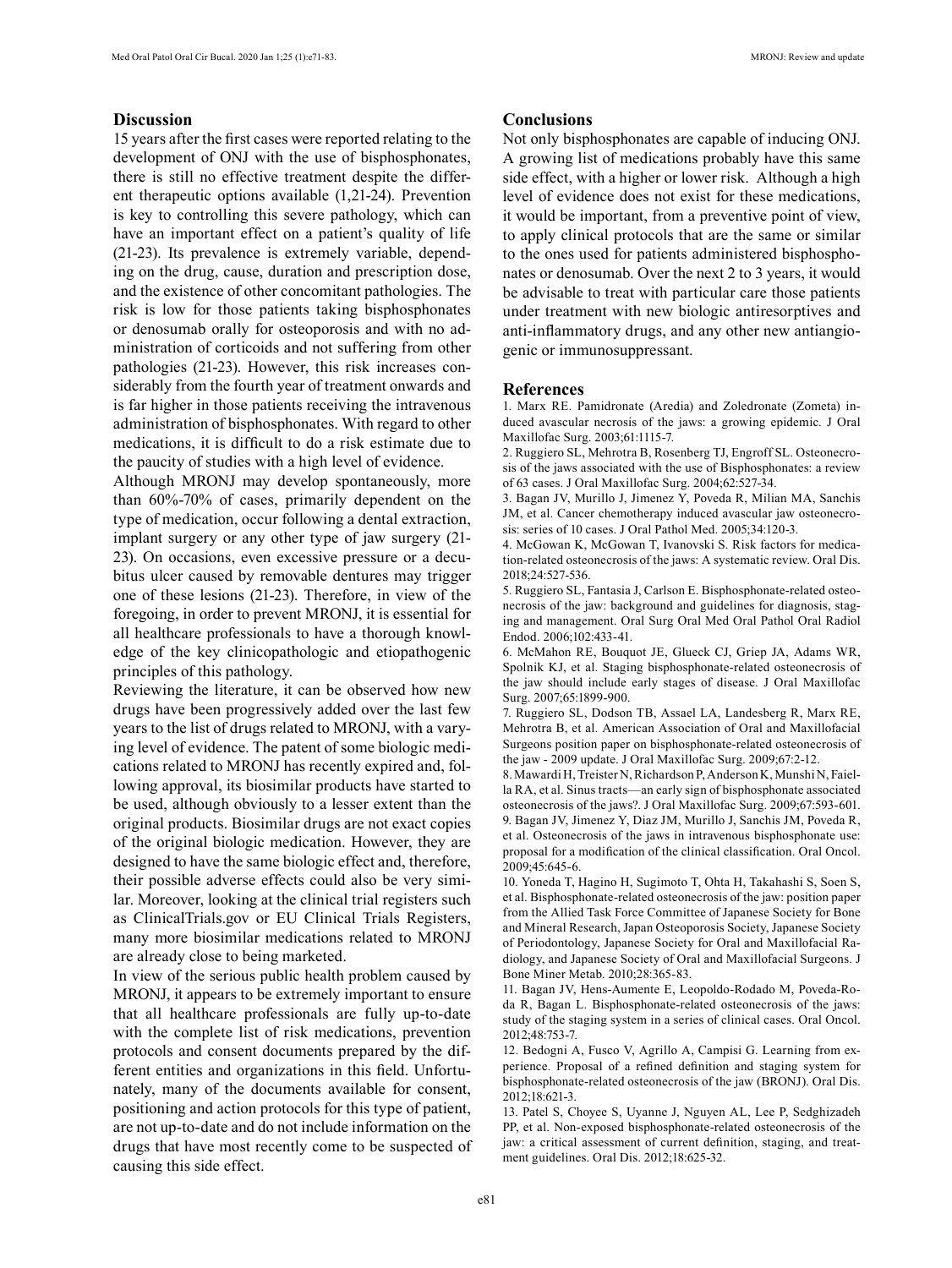14. Schiodt M, Reibel J, Oturai P, Kofod T. Comparison of nonexposed and exposed bisphosphonate-induced osteonecrosis of the jaws: a retrospective analysis from the Copenhagen cohort and a proposal for an updated classification system. Oral Surg Oral Med Oral Pathol Oral Radiol. 2014;117:204-13.

15. Franco S, Miccoli S, Limongelli L, Tempesta A, Favia G, Maiorano E, et al. New dimensional staging of bisphosphonate-related osteonecrosis of the jaw allowing a guided surgical treatment protocol: long-term follow-up of 266 lesions in neoplastic and osteoporotic patients from the university of bari. Int J Dent. 2014;2014:935657.

16. Mawardi H, Woo SB. Medication-related osteonecrosis of the jaws, stage 0--do we need stage 0 any more?. J Oral Maxillofac Surg. 2015;73:797-7.

17. Yoneda T, Hagino H, Sugimoto T, Ohta H, Takahashi S, Soen S, et al. Antiresorptive agent-related osteonecrosis of the jaw: Position Paper 2017 of the Japanese Allied Committee on Osteonecrosis of the Jaw. Japanese Allied Committee on Osteonecrosis of the Jaw. J Bone Miner Metab. 2017;35:6-19.

18. Otto S, Pautke C, Van den Wyngaert T, Niepel D, Schiødt M. Medication-related osteonecrosis of the jaw: Prevention, diagnosis and management in patients with cancer and bone metastases. Cancer Treat Rev. 2018;69:177-87.

19. Jacobsen C, Zemann W, Obwegeser JA, Grätz KW, Metzler P. The phosphorous necrosis of the jaws and what can we learn from the past: a comparison of "phossy" and "bisphossy" jaw. Oral Maxillofac Surg. 2014;18:31-7.

20. Pollock RA, Brown TW Jr, Rubin DM. "Phossy Jaw" and "Bisphossy Jaw" of the 19th and the 21st Centuries: The Diuturnity of John Walker and the Friction Match. Craniomaxillofac Trauma Reconstr. 2015;8:262-70.

21. Ruggiero SL, Dodson TB, Fantasia J, Goodday R, Aghaloo T, Mehrotra B, et al. American Association of Oral and Maxillofacial Surgeons. American Association of Oral and Maxillofacial Surgeons position paper on medication-related osteonecrosis of the jaw--2014 update. J Oral Maxillofac Surg. 2014;72:1938-56.

22. Khan AA, Morrison A, Kendler DL, Rizzoli R, Hanley DA, Felsenberg D, et al. Case-Based Review of Osteonecrosis of the Jaw (ONJ) and Application of the International Recommendations for Management From the International Task Force on ONJ. J Clin Densitom. 2017;20:8-24.

23. Khan AA, Morrison A, Hanley DA, Felsenberg D, McCauley LK, O'Ryan F, et al. Diagnosis and management of osteonecrosis of the jaw: a systematic review and international consensus. J Bone Miner Res. 2015;30:3-23.

24. Yeo AC, Lye KW, Poon CY. Bisphosphonate-related osteonecrosis of the jaws. Singapore Dent J. 2005;27:36-40.

25. Taylor KH, Middlefell LS, Mizen KD. Osteonecrosis of the jaws induced by anti-RANK ligand therapy. Br J Oral Maxillofac Surg. 2010;48:221-3.

26. Van Poznak C. Osteonecrosis of the jaw and bevacizumab therapy. Breast Cancer Res Treat. 2010;122:189-91.

27. Brunello A, Saia G, Bedogni A, Scaglione D, Basso U. Worsening of osteonecrosis of the jaw during treatment with sunitinib in a patient with metastatic renal cell carcinoma. Bone. 2009;44:173-5.

28. Beth-Tasdogan NH, Mayer B, Hussein H, Zolk O. Interventions for managing medication-related osteonecrosis of the jaw. Cochrane Database Syst Rev. 2017;10:CD012432.

29. Tai TW, Su FC, Chen CY, Jou IM, Lin CF. Activation of p38 MAPK-regulated Bcl-xL signaling increases survival against zoledronic acid-induced apoptosis in osteoclast precursors. Bone. 2014;67:166-74.

30. Quispe D, Shi R, Burton G. Osteonecrosis of the jaw in patients with metastatic breast cancer: ethnic and socio-economic aspects. Breast J. 2011;17:510-3.

31. Hamadeh IS, Ngwa BA, Gong Y. Drug induced osteonecrosis of the jaw. Cancer Treat Rev. 2015;41:455-64.

32. Lo JC, O'Ryan FS, Gordon NP, Yang J, Hui RL, Martin D, et al. Prevalence of osteonecrosis of the jaw in patients with oral bisphosphonate exposure. J Oral Maxillofac Surg. 2010;68:243-53.

33. Krstevska S, Stavric SG, Cevrevska L, Georgjievski B, Karanfilski O, Sotirova T, et al. Osteonecrosis of the Jaw After Bisphosphonates Treatment in Patients with Multiple Myeloma. Med Arch. 2015;69:367-70.

34. Vahtsevanos K, Kyrgidis A, Verrou E, Katodritou E, Triaridis S, Andreadis CG, et al. Longitudinal cohort study of risk factors in cancer patients of bisphosphonate-related osteonecrosis of the jaw. J Clin Oncol. 2009;27:5356-62.

35. Boonyapakorn T, Schirmer I, Reichart PA, Sturm I, Massenkeil G. Bisphosphonate-induced osteonecrosis of the jaws: prospective study of 80 patients with multiple myeloma and other malignancies. Oral Oncol. 2008;44:857-69.

36. Qi WX, Tang LN, He AN, Yao Y, Shen Z. Risk of osteonecrosis of the jaw in cancer patients receiving denosumab: a meta-analysis of seven randomized controlled trials. Int J Clin Oncol. 2014;19:403-10. 37. Mauri D, Valachis A, Polyzos IP, Polyzos NP, Kamposioras K, Pesce LL. Osteonecrosis of the jaw and use of bisphosphonates in adjuvant breast cancer treatment: a meta-analysis. Breast Cancer Res Treat. 2009;116:433-9.

38. Deeks ED. Denosumab: A Review in Postmenopausal Osteoporosis. Drugs Aging. 2018;35:163-73.

39. Iranikhah M, Deas C, Murphy P, Freeman MK. Effects of Denosumab After Treatment Discontinuation: A Review of the Literature. Consult Pharm. 2018;33:142-51.

40. Aljohani S, Gaudin R, Weiser J, Tröltzsch M, Ehrenfeld M, Kaeppler G, et al. Osteonecrosis of the jaw in patients treated with denosumab: A multicenter case series. J Craniomaxillofac Surg. 2018;46:1515-25.

41. Baron R, Ferrari S, Russell RG. Denosumab and bisphosphonates: different mechanisms of action and effects. Bone. 2011;48:677-92.

42. Papapoulos S, Chapurlat R, Libanati C, Brandi ML, Brown JP, Czerwiński E, et al. Five years of denosumab exposure in women with postmenopausal osteoporosis: results from the first two years of the FREEDOM extension. J Bone Miner Res. 2012;27:694-701.

43. Mander KA, Finnie JW. Tumor angiogenesis, anti-angiogenic therapy and chemotherapeutic resistance. Aust Vet J. 2018;96:371-8. 44. Pimolbutr K, Porter S, Fedele S. Osteonecrosis of the Jaw Associated with Antiangiogenics in Antiresorptive-Naïve Patient: A Comprehensive Review of the Literature. Biomed Res Int. 2018;2018:8071579.

45. Chang J, Hakam AE, McCauley LK. Current Understanding of the Pathophysiology of Osteonecrosis of the Jaw. Curr Osteoporos Rep. 2018;16:584-95.

46. Aldridge SE, Lennard TW, Williams JR, Birch MA. Vascular endothelial growth factor receptors in osteoclast differentiation and function. Biochem Biophys Res Commun. 2005;335:793-8.

47. Pazianas M. Osteonecrosis of the jaw and the role of macrophages. J Natl Cancer Inst. 2011;103:232-40.

48. Zarringhalam P, Brizman E, Shakib K. Medication-related osteonecrosis of the jaw associated with aflibercept. Br J Oral Maxillofac Surg. 2017;55:314-5.

49. Won AM, Boddu P, Otun AO, Aponte-Wesson R, Chambers M. Chronic myelogenous leukemia presenting with osteonecrosis of the jaw as a rare but debilitating toxicity of dasatinib: a case report and literature review. Oral Surg Oral Med Oral Pathol Oral Radiol. 2018;126:e208-11.

50. Abel Mahedi Mohamed H, Nielsen CEN, Schiodt M. Medication related osteonecrosis of the jaws associated with targeted therapy as monotherapy and in combination with antiresorptives. A report of 7 cases from the Copenhagen Cohort. Oral Surg Oral Med Oral Pathol Oral Radiol. 2018;125:157-63.

51. Viviano M, Rossi M, Cocca S. A rare case of osteonecrosis of the jaw related to imatinib. J Korean Assoc Oral Maxillofac Surg. 2017;43:120-4.

52. Patel V, Sproat C, Kwok J, Tanna N. Axitinib-related osteonecrosis of the jaw. Oral Surg Oral Med Oral Pathol Oral Radiol. 2017;124:e257-60.

53. Garuti F, Camelli V, Spinardi L, Bucci L, Trevisani F. Osteonecrosis of the jaw during sorafenib therapy for hepatocellular carci